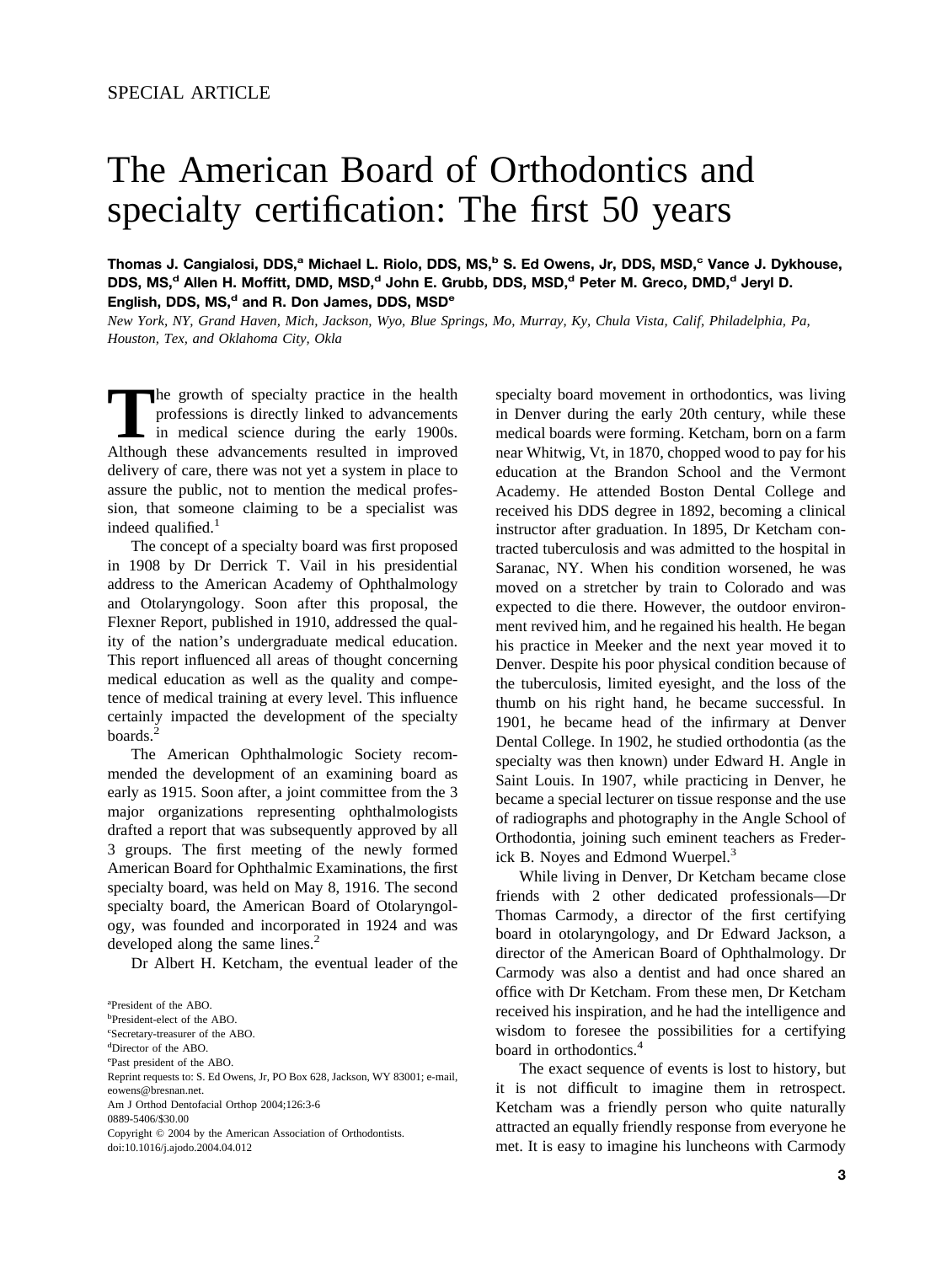and Jackson, delving into the aims and objectives of this new board concept. Very likely, at dinners in their various homes, Ketcham continued to pursue this fascinating subject. Perhaps their tolerant wives were left to pursue their own interests, while these typical American husbands discussed every angle of their professional and public responsibilities.<sup>5</sup>

Ketcham occupied many positions in dentistry and orthodontia, and, in 1928, he was elected president of the American Society of Orthodontia (as the American Association of Orthodontists was then known). With that election came an opportunity to encourage the specialty to fulfill the need for a certifying agency. By September of that year, Ketcham actively started to secure support for his objective. Unfortunately, members of the society did not universally recognize the need for a certifying agency. In the December issue of the *International Journal of Orthodontia*, Martin Dewey penned an editorial, "Licensing Specialists," in which he called attention to a proposed law in California concerning the licensing of orthodontists. Many of those involved with the California issue viewed it as the most objectionable piece of legislation that had ever been suggested for the dental profession. In the January 1929 issue of the *Journal*, the preliminary proposal for an American Board of Obstetrics and Gynecology was published. The April issue contained Dewey's most persuasive editorial yet, entitled "Why Not An American Board of Orthodontia?" Dewey argued that such an examining board would do more to improve orthodontia as a special branch of dentistry than any legislation passed by a state or any plan of education advocated by certain schools, universities, deans, or professors. Although not an easy task, the convincing evidence in Dewey's editorials enabled Ketcham to gain the support of past presidents and many others.<sup>4-7</sup>

Those who supported this idea believed that the first board of American orthodontists should be created at the summer meeting of the American Society of Orthodontia. They believed that, because local and national orthodontic organizations were represented in the society, members would be present representing various sections of the country. So, with Martin Dewey's parliamentary skill, a resolution was brought before the society. The American Board of Orthodontia (ABO) was founded at the 28th annual meeting of the American Society of Orthodontia, July 16-19, 1929, at the Stanley Hotel in Estes Park, Colo (Fig).<sup>8</sup>

The ABO's first official announcement was published in the October 1929 issue of the *International Journal of Orthodontics*. The official statement of its "origins, aims and purposes" in its application for charter was published in the January 1930 issue, after



**Fig.** Stanley Hotel, Estes Park, Colo, where the ABO was founded, July 1929.

the board's second meeting in Chicago. That 5-page statement shows that the organizers had an intuitive grasp of the board concept as it is known and practiced today in all medical and dental specialties. The aims and purposes as stated in the application for charter were:

To elevate the standard of the practice of orthodontia; to familiarize the public with its aims and ideals; to protect the public against irresponsible and unqualified practitioners; to receive applications for examination of such applicants who are graduates in dentistry and legally licensed to practice; and to perform such other duties as will advance the cause of orthodontia. That the corporation shall be composed of persons interested in orthodontia and dentistry and elected by the American Society of Orthodontia[.5](#page-3-0)

The first 7 directors elected to the ABO by the executive committee of the American Society of Orthodontists were Albert H. Ketcham, Denver; Alfred P. Rodgers, Boston; Lloyd E. Lourie, Chicago; B. Frank Gray, San Francisco; Martin Dewey, New York; Abram Hoffman, Chicago; and Oren A. Oliver, Nash-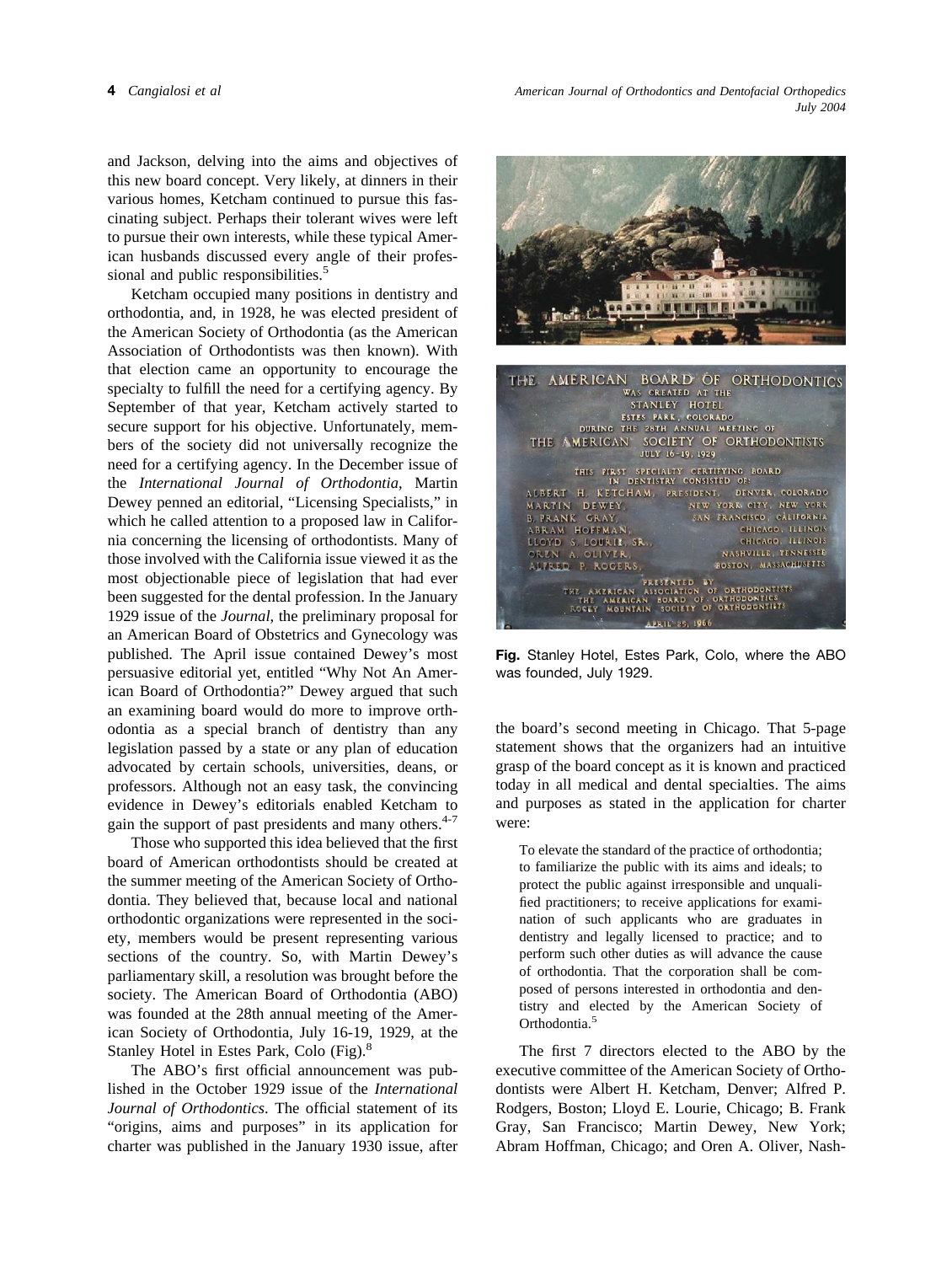*Cangialosi et al* **5**

ville. The ABO's first office was at 10 S LaSalle St, Room 901, Chicago.<sup>9</sup>

In a letter dated March 24, 1930, just before the first meeting for candidate examination on April 7, 1930, at the Noel Hotel in Nashville, Dr Ketcham wrote to the other board members that "We must keep in mind that the object of the Board is to elevate the practice of orthodontia. We should not make our requirements for examination so high that the average orthodontist may not aspire to perfect himself so that he may pass the Board's examination. We must remember that our function is different from that of the faculty of an orthodontic school, which gives examinations to students who have all received the same lecture courses and techniques. We must adapt our examination to the applicant, try to discover if he is safe, whether he has the technical skill and scientific knowledge, coupled with good common sense, good personality and honesty of purpose, to insure that he is a good moral risk. A complete and perfect plan for our examinations cannot be worked out except through long experience in giving examinations to men of varied training, caliber and expe-rience."[10](#page-3-0)

By 1935, the year of Dr Ketcham's premature death from bronchial pneumonia, the ABO had certified 103 orthodontists. After his death, the board created the Albert H. Ketcham Award in his memory. The first recipient was John V. Mershon, considered by many to be the best clinician of the time*s* and the originator of the labiolingual technique.

During the last years of Ketcham's life, the creation of an examining board for orthodontics gave the specialty the first certifying agency in dentistry and the third in the health professions. Of particular interest is that the first 3 specialty boards were concerned with craniofacial structures.<sup>5</sup>

In 1937, the American Society of Orthodontists became the American Association of Orthodontists (AAO), and, in 1939, the American Board of Orthodontia became the American Board of Orthodontics. The granting of certificates to practitioners who had practiced ethically for 15 years, without case presentations, was discontinued in 1940, and the requirements for certification became a thesis, 5 case reports, and a set of casts with appliances on them.<sup>9</sup>

The ABO did not examine candidates for 7 years during early 1940s because of World War II. However, this was a decade of expansion for new dental boards, with periodontics in 1940, pedodontics in 1942, oral surgery and prosthodontics in 1946, oral pathology in 1948, and dental public health in 1950. Also during this decade, an experimental written examination was given to preceptors, the *American Journal of Orthodontics* became the official journal of the ABO, and case reports were shown at the annual AAO meeting.

In May 1950, the ABO was recognized by the American Dental Association's newly formed Council on Dental Education as the official certifying body in orthodontics. Through this council, all specialty boards in dentistry took their direction. They reported directly to the Council on Dental Education with regard to their activities, methods of examination, registration of diplomates, requirements for certification, election of directors, and general administration.<sup>11</sup>

During the 1960s and early 1970s, the ABO made many changes that positively impacted board functions. The number of directors was expanded to provide representation from each constituent society. The first written examination was offered in 1965 instead of the thesis. This change brought an increase in the number of applicants and consequently the number of diplomates. The thesis requirement continued as an alternate part of the examination until 1978, when it was discontinued. Preceptorships were discontinued in 1967. Case categories were introduced, specifying the type of case to be presented for examination. In 1971, the board moved its executive offices to Saint Louis and hired its first executive director, Dr Earl Shepard. At the request of many orthodontic educators, the board considered whether to allow a recent graduate to take the written examination immediately after graduate training. The 1974 examination was the first in which this was permitted. In 1976, a record number of 321 candi-dates completed the written examination.<sup>[11](#page-3-0)</sup>

The method of selecting directors was changed as the result of inquiries from both the Council on Dental Education and individual members of the AAO. A special committee was appointed to study the method of selecting directors and to make a recommendation in accordance with the policies of the Council on Dental Education. This committee recommended that there should be a director from each constituent society of the AAO when possible. New directors were to be chosen from a list submitted by each constituency. $11$ 

The board also revised the selection process for the Albert H. Ketcham Memorial Award, which had been given annually to an orthodontist or other person who, in the awards committee's judgment, had made a significant contribution to the art and science of orthodontics. Under the new format, each constituent society and the directors of the ABO could make nominations. This process allowed all